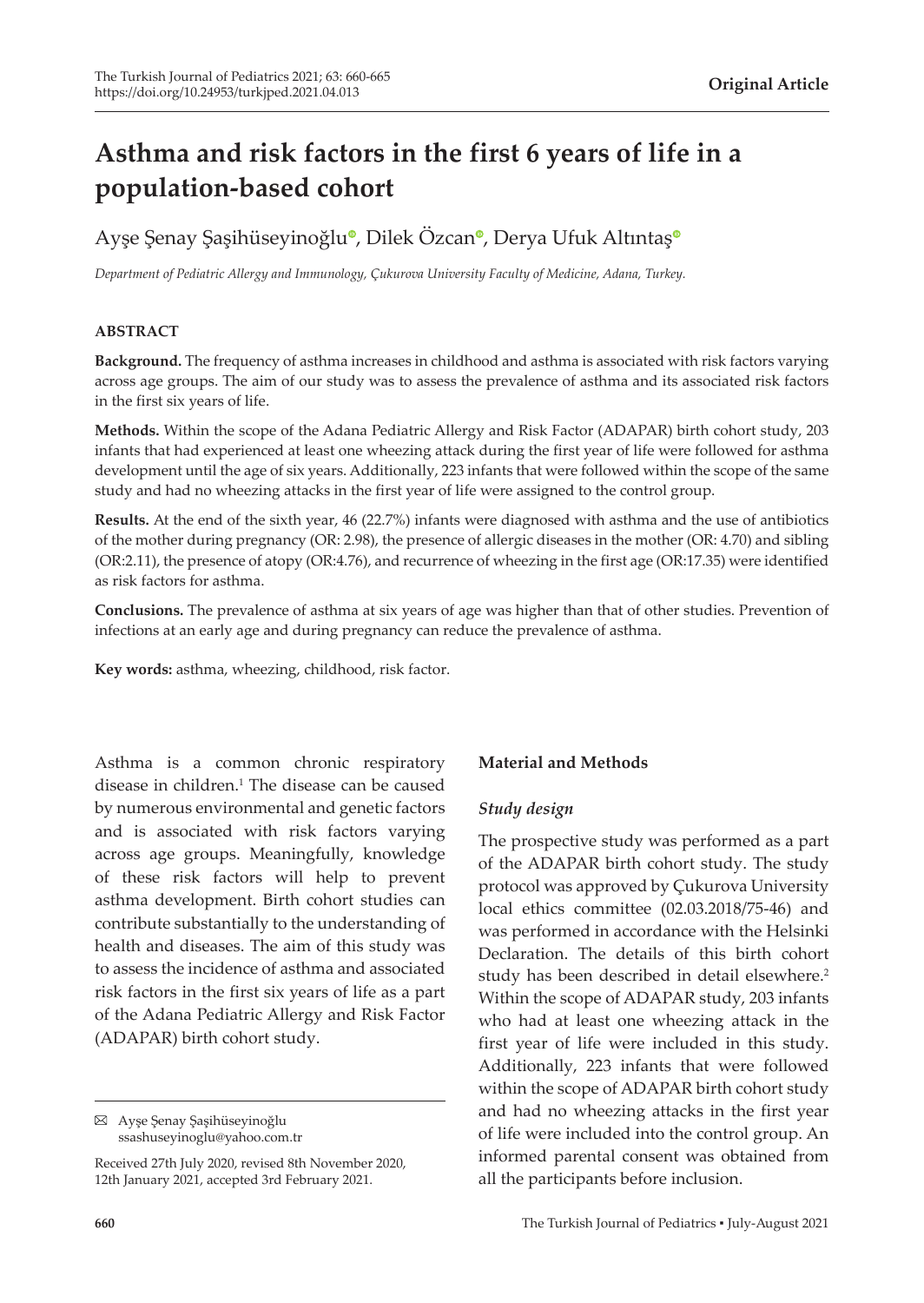#### *Follow-up assessment*

All the infants were followed at six-month intervals for a total period of six years. Cord blood samples were taken and a physical examination was performed after the birth for each participant. A baseline questionnaire that probed questions on pregnancy conditions, environmental exposures, and family history of allergic disorders was administered to the mothers after birth. Additionally, follow-up questionnaires were administered following physical examination at each visit to assess patients' allergic symptoms and environmental exposure. Each year, a skin prick test was performed using food allergens (egg, wheat, milk, peanut), and major inhalant allergens (Allergopharma, Germany) including dust mites (dermatophagoides pteronyssinus and D. Farinae), tree pollens (hazel, elm poplar, alder, and sallow), grass pollens (timothy, oat, barley, wheat grass, rye, orchard, meadow fescue, blue grass and velvet), and molds (Alternaria alternata, Fusarium moniliforme and Cladosporium herbarum). A wheezing attack was defined as an acute wheezing episode reported by parents . At the end of the sixth year, participants were evaluated for asthma development. Asthma was defined as presence of asthma symptoms within the last 12 months in the absence of a cold (respiratory distress, wheezing, wheezing or shortness of breath after exercise), 12% increase in forced expiratory volume in 1 second (FEV1) after bronchodilator, or receiving regular medication for asthma within the last one year.

#### *Statistical analysis*

Data were analyzed using SPSS for Windows version 22.0 (IBM Corp. Released 2013, Armonk, NY). Categorical data were compared using Chi-square test or Fisher's exact test. Continuous data were expressed as mean and 95% confidence interval (CI) or median and interquartile range (IQR) as appropriate. Skewed data were compared using Mann-Whitney U test. Unadjusted and adjusted odds ratios (OR) with 95% CI were determined. A p value of < 0.05 was considered significant.

#### **Results**

A total of 1,475 infants were born in the period between February 2010 and February 2011 at Çukurova University Medical Hospital. Of these, 98 infants were excluded due to insufficient parental knowledge of ADAPAR. Of the remaining 1,377 infants, 220 (15.9%) of them who had experienced at least one wheezing attack during the period between birth and the end of the first year of age were planned to be included in this study. However, 17 out of 220 infants were excluded since their family refused to enroll in the study and thus the remaining 203 children were included. Table I presents the evaluation of risk factors for wheezing at the end of first year of life.

At the end of the sixth year, 46 (22.7%) infants were diagnosed with asthma (Table II) and the risk factors for asthma were revealed as maternal use of antibiotics during pregnancy, presence of allergic diseases in the mother and sibling, presence of atopy, and recurrence of wheezing attacks in the first year of age (Table III).

#### **Discussion**

Wheezing is a common symptom in infants and it is difficult to predict whether wheezing symptoms will develop into asthma in later periods. Asthma prevalence in childhood has been reported to be 8-22%.<sup>3-6</sup> Children experiencing a wheezing attack during the first year of age have a higher risk of asthma development.7

Risk factors for the development of wheezing symptoms during the first year of age have been investigated in numerous studies.<sup>8-11</sup> In cohort studies, the incidence of wheezing during the first year of life has been reported to be 18-  $28\%$ .<sup>12-14</sup> In our study, it was found to be  $15.9\%$ and it was revealed that 2.7% of the infants had two or more wheezing attacks. Accordingly, the wheezing prevalence in our study was lower than that of other studies. A previous study evaluated the wheezing symptoms described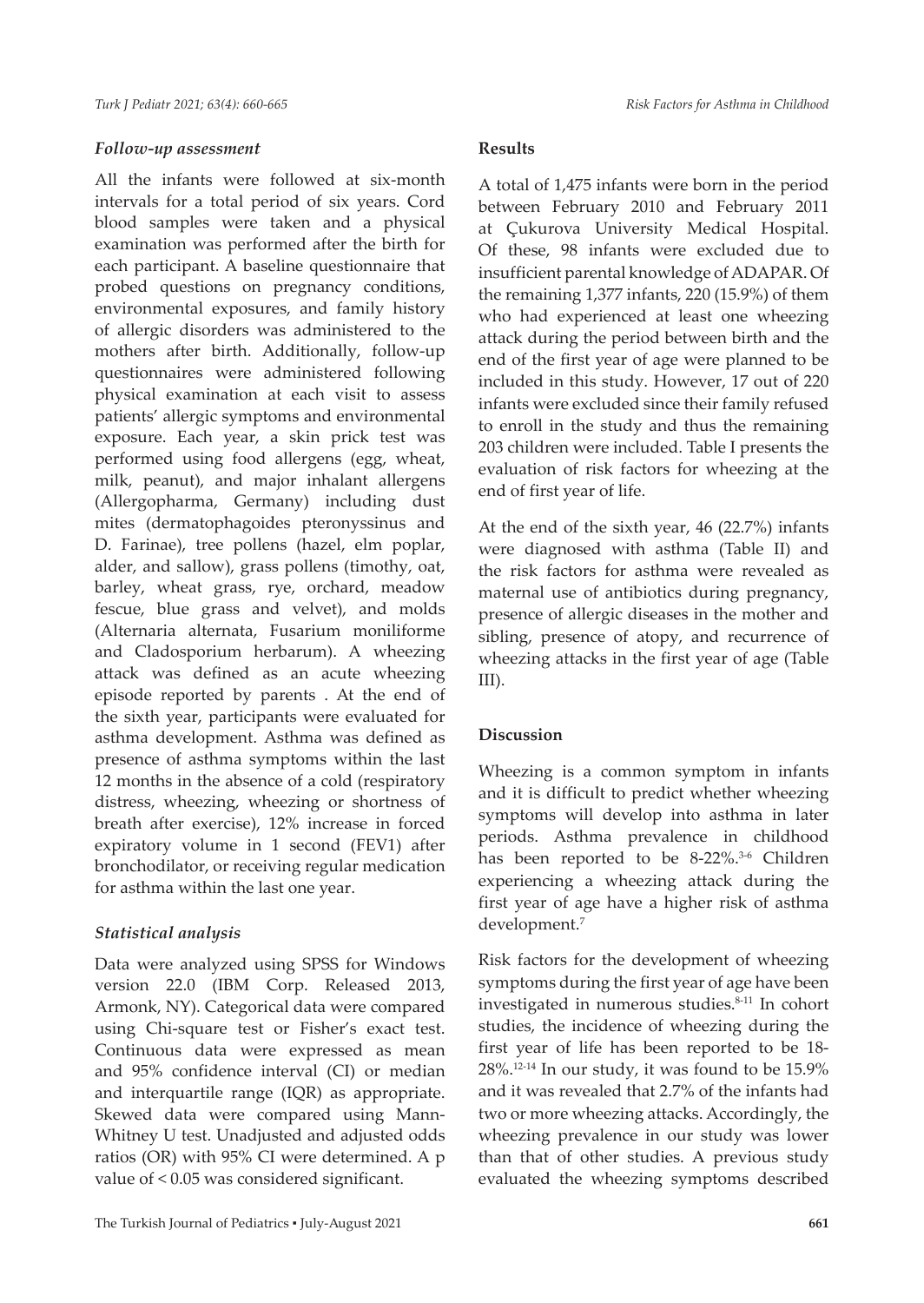| Risk factors                | N(%)        | Infants who had a wheezing attack at least once in the<br>first year |                     |       |  |
|-----------------------------|-------------|----------------------------------------------------------------------|---------------------|-------|--|
|                             |             | n (%)                                                                | OR (% 95 CI)        | p     |  |
| Gestational age (weeks)     |             |                                                                      |                     |       |  |
| <37                         | 219 (15.9)  | 46(20.9)                                                             | 1                   | 0.002 |  |
| $\geq$ 37                   | 1158 (84.1) | 174 (79.1)                                                           | $0.25(0.10-0.59)$   |       |  |
| Domestic pet at home        |             |                                                                      |                     |       |  |
| N <sub>0</sub>              | 1271 (92.3) | 209(95)                                                              | 1                   |       |  |
| Yes                         | 106(7.7)    | 11(5)                                                                | $0.32(0.10-0.97)$   | 0.046 |  |
| Upper respiratory infection |             |                                                                      |                     |       |  |
| $\theta$                    | 243 (17.6)  | 8(3.6)                                                               | $\mathbf{1}$        |       |  |
| $\mathbf{1}$                | 648 (47)    | 90 (40.9)                                                            | 4.74 (1.69-13.31)   | 0.003 |  |
| $2 - 3$                     | 440 (32)    | 103(46.8)                                                            | 9.47 (3.34-26.89)   | 0.001 |  |
| $\geq 4$                    | 46(3.4)     | 19(8.6)                                                              | 24.91 (5.89-105.24) | 0.001 |  |
| Lower respiratory infection |             |                                                                      |                     |       |  |
| $\theta$                    | 1280 (93)   | 151 (68.6)                                                           | 1                   |       |  |
| $\mathbf{1}$                | 89 (6.4)    | 63(28.6)                                                             | 16.83 (7.31-38.75)  | 0.001 |  |
| $2 - 3$                     | 8(0.6)      | 6(2.8)                                                               | 5.92 (0.59-58.93)   | 0.129 |  |
| Food allergy                |             |                                                                      |                     |       |  |
| No                          | 1344 (97.6) | 211 (96)                                                             | 1                   |       |  |
| Yes                         | 33(2.4)     | 9(4)                                                                 | $1.34(0.26-6.75)$   | 0.716 |  |
| Cord blood Ig-E             |             |                                                                      | $1.05(0.43 - 2.53)$ | 0.910 |  |

Table I. Evaluation of risk factors for wheezing at the end of the first year.

by parents as in our study and reported that the risk factors for wheezing attacks within the first year included eczema in the child, damp housing and asthma in the mother or sibling, and family history of allergic disease. In our study upper and lower respiratory tract infections, presence of a pet at home, and birth before 37 weeks of pregnancy were established as risk factor for wheezing within the first year of age. However, although recurrent wheezing is presumed to be an atopic condition, no correlation was found between food allergy and this condition.

The investigators of RESPIR (Registro y Análisis Epi-demiológico de las Sibilancias y el Asma en una PoblaciónInfantil en La Ribera),7 ISAAC (International Study of Asthma and Allergies inChildhood),<sup>15</sup> and TCRS (Tucson Children's Respiratory Study)<sup>16</sup> reported the prevalence of asthma at six years of age as 12.8%, 9.6% and 9.8%, respectively. In our study, this prevalence was found to be 22.7%.

Alfonso et al.<sup>7</sup> determined the risk factors for school asthma as atopic dermatitis, at least one attack of wheezing within the first year of age, prematurity, and a family history of asthma. The authors also reported that experiencing one wheezing attack during the first age increased the risk of asthma at six years of age. In our study, however, more than one wheezing attack was found to increase the risk of asthma.

In the BAMSE (Barn/Children, Allergy and Milieu in Stockholm, an Epidemiological) study that evaluated children that experienced wheezing at the age of 2-8 years, Neuman et al.17 defined wheezing and asthma in a similar way to our study and found the prevalence of asthma as 14% and also reported that increased frequency of wheezing was a risk factor for childhood asthma

Whether exposure to a pet at home is a protector or a risk factor for asthma remains controversial.18 In our study, presence of a pet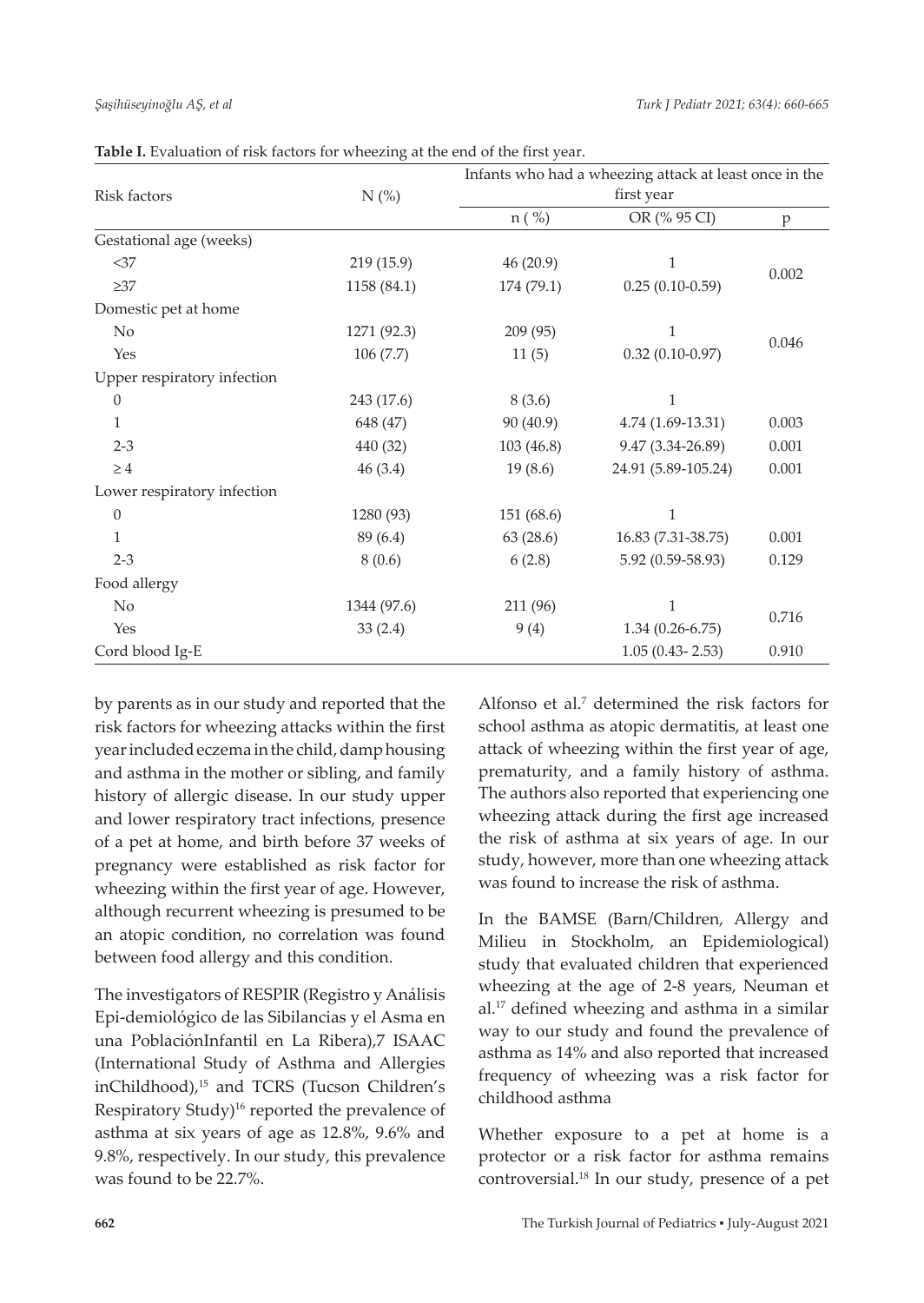| Variable                                  | Asthma $(+)$ |            |       |  |
|-------------------------------------------|--------------|------------|-------|--|
|                                           | $n$ (%)      | $n$ (%)    | p     |  |
| Gender                                    |              |            |       |  |
| Female                                    | 22(11.5)     | 169 (88.5) | 0.164 |  |
| Male                                      | 39(16.6)     | 196 (83.4) |       |  |
| PRM at pregnancy                          |              |            |       |  |
| N <sub>o</sub>                            | 59 (14.8)    | 341 (85.2) | 0.556 |  |
| Yes                                       | 2(8)         | 24 (92)    |       |  |
| Use of antibiotics of during pregnancy    |              |            |       |  |
| N <sub>o</sub>                            | 45(12.5)     | 314 (87.5) | 0.022 |  |
| Yes                                       | 16(23.9)     | 51(76.1)   |       |  |
| Tobacco smoke exposure during pregnancy   |              |            |       |  |
| No                                        | 50(14.1)     | 304 (85.9) | 0.618 |  |
| Yes                                       | 11(16.4)     | 61(83.6)   |       |  |
| Tobacco smoke exposure at home            |              |            |       |  |
| No                                        | 45(14.8)     | 260 (85.2) | 0.406 |  |
| Yes                                       | 16(13.2)     | 105 (86.8) |       |  |
| Allergic diseases of sibling              |              |            |       |  |
| No                                        | 38(10.6)     | 322 (89.4) | 0.001 |  |
| Yes                                       | 23 (34.8)    | 43(65.2)   |       |  |
| Allergic diseases of mother               |              |            |       |  |
| No                                        | 35(9.9)      | 319 (90.1) | 0.001 |  |
| Yes                                       | 26(36.1)     | 46 (63.9)  |       |  |
| Allergic diseases of father               |              |            |       |  |
| No                                        | 59(14.3)     | 353 (85.7) |       |  |
| Yes                                       | 2(14.3)      | 12(85.7)   | 1.000 |  |
| Domestic pet at home                      |              |            |       |  |
| $\rm No$                                  | 52(13.4)     | 336 (86.6) |       |  |
| Yes                                       | 9(23.7)      | 29 (76.3)  | 0.091 |  |
| Dampness at home                          |              |            |       |  |
| No                                        | 47(12.9)     | 317 (87.1) |       |  |
| Yes                                       | 14(22.6)     | 48 (77.4)  | 0.045 |  |
| Environment                               |              |            |       |  |
| Countryside                               | 8(28.6)      | 20(71.4)   |       |  |
| Urban                                     | 53 (13.4)    | 345 (86.6) | 0.045 |  |
| Day care attendance                       |              |            |       |  |
| No                                        | 12(8.7)      | 126 (91.3) |       |  |
| Yes                                       | 49 (17.1)    | 239 (82.9) | 0.026 |  |
| Upper respiratory infection in first year |              |            |       |  |
| No                                        | 7(16.3)      | 36 (83.7)  |       |  |
| Yes                                       | 54 (14.1)    | 329 (85.9) | 0.650 |  |
| Use of antibiotics in first year          |              |            |       |  |
| $\rm No$                                  | 5(10.6)      | 42 (89.4)  |       |  |
| Yes                                       | 56 (14.8)    | 323 (85.2) | 0.658 |  |
| Wheezing attack in first year             |              |            |       |  |
| $\rm No$                                  | 15(6.7)      | 208 (93.3) | 0.001 |  |
| Yes                                       | 46 (22.7)    | 157 (77.3) |       |  |
| Atopy                                     |              |            |       |  |
| $\rm No$                                  | 31(15.7)     | 166 (84.3) |       |  |
| Yes                                       | 16(47.1)     | 18 (52.9)  | 0.001 |  |

PRM: Premature rupture of membranes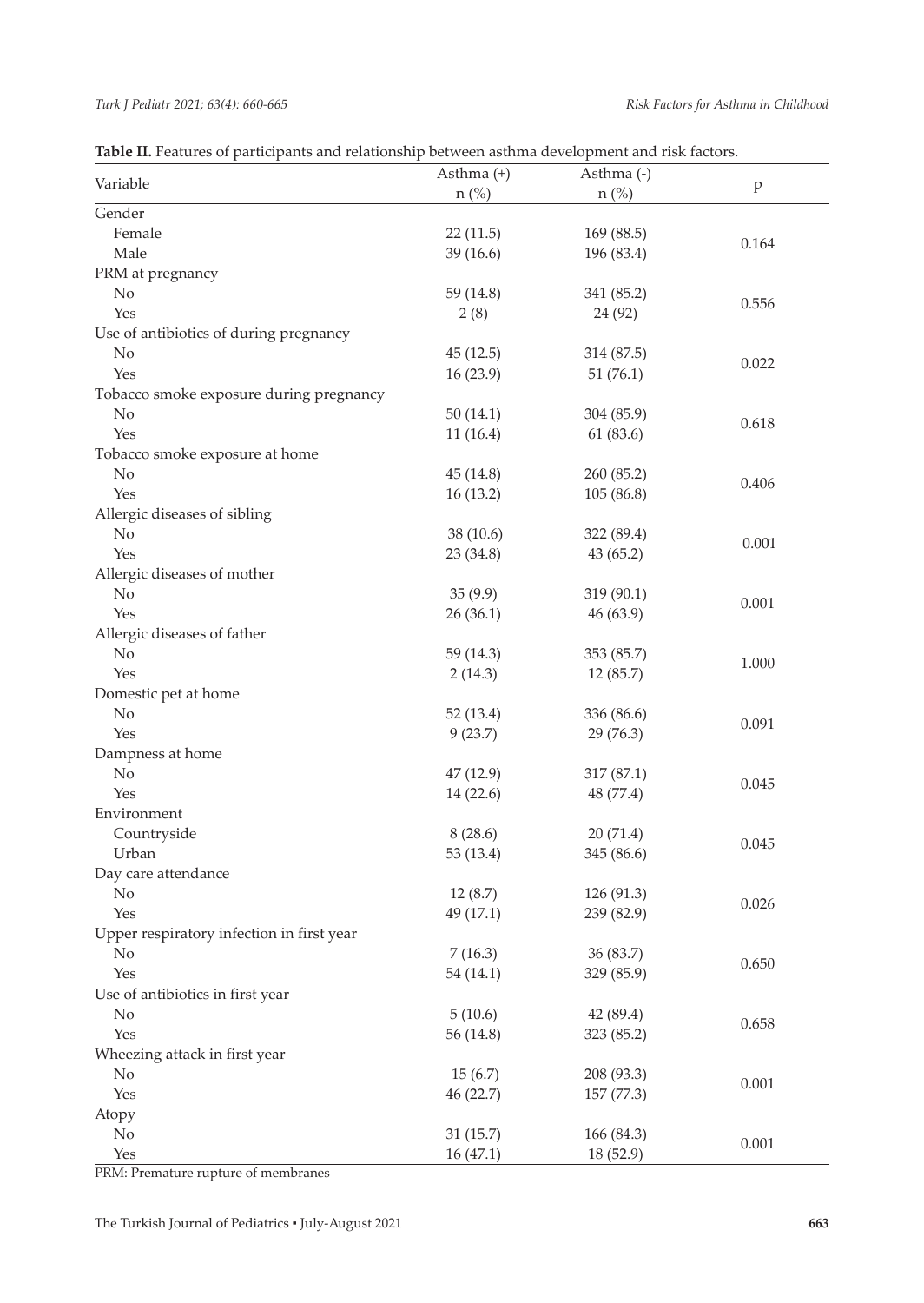| Risk factors                        | OR (95 % CI)       | p     |
|-------------------------------------|--------------------|-------|
| Use of antibiotics during pregnancy | $2.98(1.35-6.55)$  | 0.007 |
| Allergic diseases in sibling        | $2.11(0.98-4.56)$  | 0.057 |
| Allergic diseases in mother         | 4.70 (2.29-9.64)   | 0.001 |
| Presence of atopy                   | $4.76(2.19-10.33)$ | 0.001 |
| Wheezing attack at first age        |                    |       |
|                                     |                    |       |
| $\mathcal{P}$                       | 15.53 (5.47-44.12) | 0.001 |
| $\geq$ 3                            | 17.35 (5.28-59.99) | 0.001 |
|                                     |                    |       |

**Table III.** Risk factors for asthma at the sixth year.

in the house was found to be a risk factor for wheezing although no correlation was found between exposure to pet at home and asthma at the age of six. In contrast, a few studies indicated that exposure to a pet at home, particularly a cat, was a risk for asthma.18-20

A recent study conducted with children aged 9-12 years indicated that the use of antibiotics during the first six months of life is an independent risk factor for asthma, as shown in our study.18 Another study showed that the use of antibiotics during the first weeks of life is a risk factor for asthma in the following years. $21$ In our study, it was also revealed that maternal use of antibiotics during pregnancy is a risk factor for asthma. Stokholm et al.<sup>22</sup> reported that maternal use of antibiotics in pregnancy was associated with an increased risk of childhood asthma like in our study. On the other hand, it has been hypothesized that both the risk of allergic diseases and the methylation levels of imprinted genes increase with intrauterine antibiotic exposure.23,24 In a similar way, a recent retrospective cohort study by Yoshida et al.25 found a significant relationship between antibiotic exposure during fetal period and early development of asthma.

Our study was limited since no respiratory test was performed, which was due to the fact that young children are not suitable for the equipment used for lung function tests.

In conclusion, risk factors for asthma at six years of age were found to include maternal

use of antibiotics during pregnancy, presence of allergic diseases in the mother and sibling, presence of atopy, and recurrence of wheezing and upper respiratory tract infection in the first year of life.

# **Acknowledgement**

The authors thank the participating children and their parents for taking part in this study.

# **Author contribution**

The authors confirm contribution to the paper as follows: study conception and design: DÖ, DUA; data collection: DÖ; analysis and interpretation of results: AŞŞ, DÖ; draft manuscript preparation: AŞŞ.

# **Ethical approval**

The study protocol was approved by Çukurova University local ethics committee (02.03.2018/75- 46) and was performed in accordance with the Helsinki Declaration.

# **Conflicts of interest**

There is no conflict of interest among the authors of this article.

#### **Source of funding**

No funding has been received for this publication.